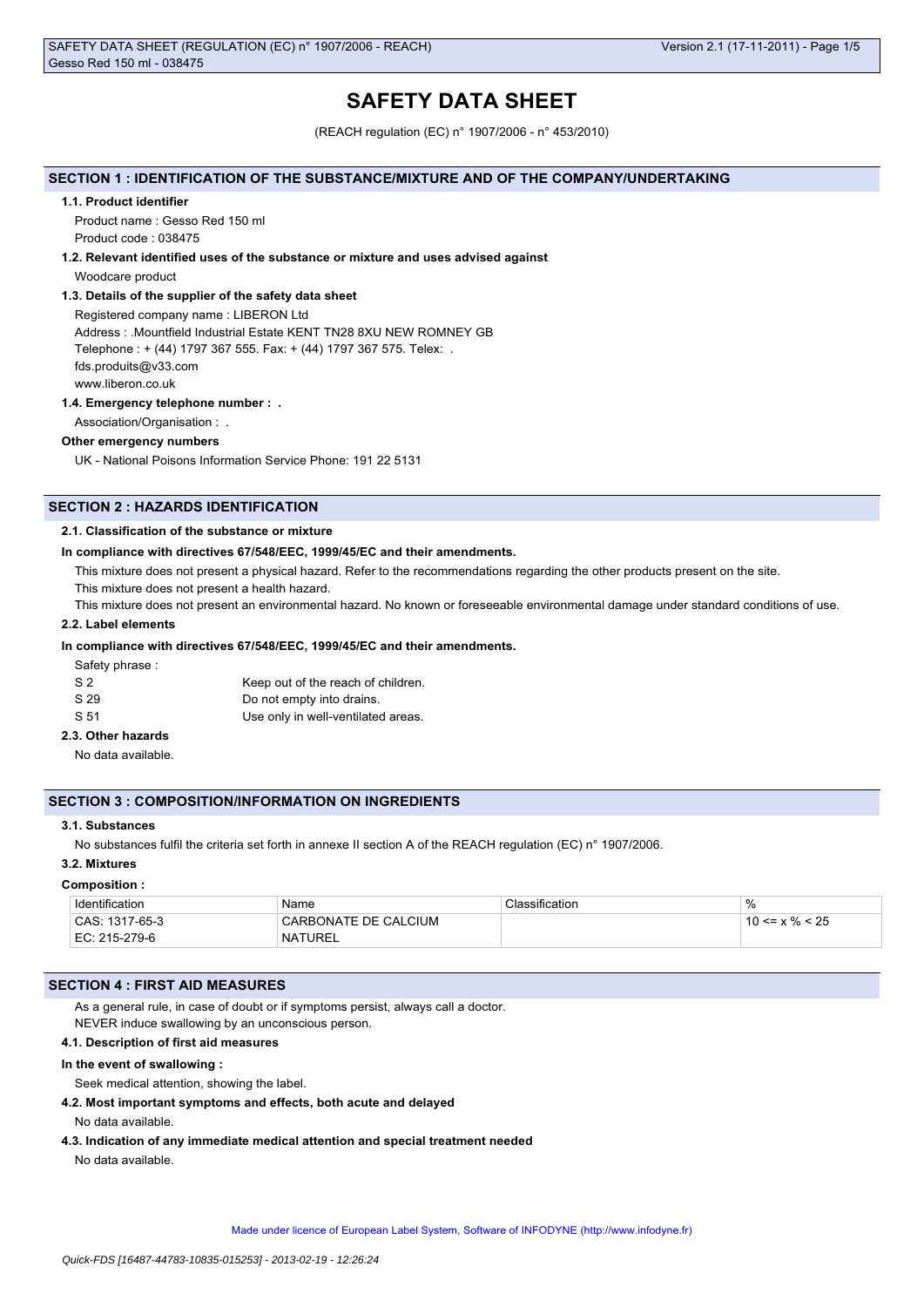## **SECTION 5 : FIREFIGHTING MEASURES**

## Non-flammable.

## **5.1. Extinguishing media**

## **Suitable methods of extinction**

- In the event of a fire, use :
- sprayed water or water mist
- foam
- multipurpose ABC powder
- BC powder
- carbon dioxide (CO2)

## **Unsuitable methods of extinction**

- In the event of a fire, do not use :
- water jet

### **5.2. Special hazards arising from the substance or mixture**

A fire will often produce a thick black smoke. Exposure to decomposition products may be hazardous to health.

- Do not breathe in smoke.
- In the event of a fire, the following may be formed :
- carbon monoxide (CO)
- carbon dioxide (CO2)

## **5.3. Advice for firefighters**

No data available.

### **SECTION 6 : ACCIDENTAL RELEASE MEASURES**

### **6.1. Personal precautions, protective equipment and emergency procedures**

Consult the safety measures listed under headings 7 and 8.

## **For fire-fighters**

Fire-fighters will be equipped with suitable personal protective equipment (See section 8).

#### **6.2. Environmental precautions**

Prevent any material from entering drains or waterways.

## **6.3. Methods and material for containment and cleaning up**

Clean preferably with a detergent, do not use solvents.

## **6.4. Reference to other sections**

No data available.

## **SECTION 7 : HANDLING AND STORAGE**

Requirements relating to storage premises apply to all facilities where the mixture is handled.

## **7.1. Precautions for safe handling**

Always wash hands after handling.

## **Fire prevention :**

Prevent access by unauthorised personnel.

**Recommended equipment and procedures :**

For personal protection, see section 8.

Observe precautions stated on label and also industrial safety regulations.

### **Prohibited equipment and procedures :**

No smoking, eating or drinking in areas where the mixture is used.

#### **7.2. Conditions for safe storage, including any incompatibilities**

No data available.

## **Storage**

Keep out of reach of children. Do not allow to freeze

## **Packaging**

Always keep in packaging made of an identical material to the original.

#### **7.3. Specific end use(s)**

No data available.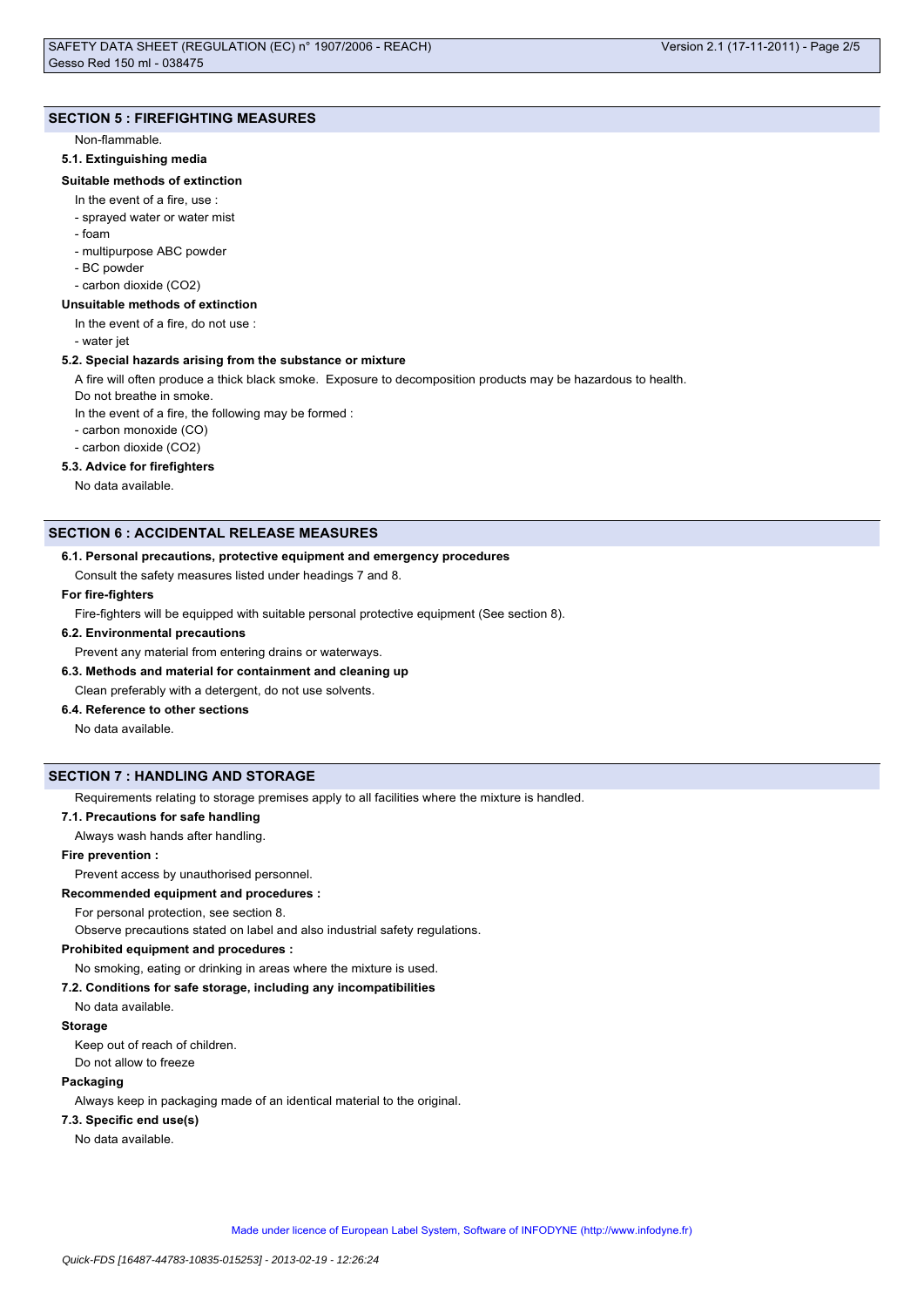## **SECTION 8 : EXPOSURE CONTROLS/PERSONAL PROTECTION**

### **8.1. Control parameters**

### **Occupational exposure limits :**

## - France (INRS - ED984 :2008) :

| CAS                          | <b>VME</b><br>-ppm | $\cdots$<br>∴vM⊢<br><sub>ຳ</sub> /mົ | VI | $\sqrt{ }$<br>٦/n | . .<br><b>Notes</b> | ГMР.<br>No. |
|------------------------------|--------------------|--------------------------------------|----|-------------------|---------------------|-------------|
| 1317<br>$\sim$ $\sim$ $\sim$ |                    | ט ו                                  |    |                   |                     |             |

## **8.2. Exposure controls**

## **Personal protection measures, such as personal protective equipment**

Use personal protective equipment that is clean and has been properly maintained.

Store personal protective equipment in a clean place, away from the work area.

Never eat, drink or smoke during use. Remove and wash contaminated clothing before re-using. Ensure that there is adequate ventilation, especially in confined areas.

## **- Eye / face protection**

Avoid contact with eyes.

Use eye protectors designed to protect against liquid splashes

Before handling, wear safety goggles in accordance with standard EN166.

### **- Hand protection**

Wear suitable protective gloves in the event of prolonged or repeated skin contact.

- Type of gloves recommended :
- Natural latex

- Nitrile rubber (butadiene-acrylonitrile copolymer rubber (NBR))

- PVC (polyvinyl chloride)
- PVA (Polyvinyl alcohol)

- Butyl Rubber (Isobutylene-isoprene copolymer)

## **- Body protection**

Work clothing worn by personnel shall be laundered regularly. After contact with the product, all parts of the body that have been soiled must be washed.

## **SECTION 9 : PHYSICAL AND CHEMICAL PROPERTIES**

### **9.1. Information on basic physical and chemical properties**

### **General information :**

| Physical state:                                        | paste.          |  |  |
|--------------------------------------------------------|-----------------|--|--|
| Important health, safety and environmental information |                 |  |  |
|                                                        | slightly basic. |  |  |
| $pH$ :                                                 | Not stated.     |  |  |
| Flash point interval :                                 | not relevant.   |  |  |
| Vapour pressure :                                      | not relevant.   |  |  |
| Density:                                               | $1.15 - 1.3$    |  |  |
| Water solubility:                                      | Soluble.        |  |  |

## **9.2. Other information**

No data available.

## **SECTION 10 : STABILITY AND REACTIVITY**

#### **10.1. Reactivity**

No data available.

#### **10.2. Chemical stability**

This mixture is stable under the recommended handling and storage conditions in section 7.

#### **10.3. Possibility of hazardous reactions**

No data available.

## **10.4. Conditions to avoid**

- Avoid :
- heating
- heat
- frost

#### **10.5. Incompatible materials**

- Keep away from :
- combustible material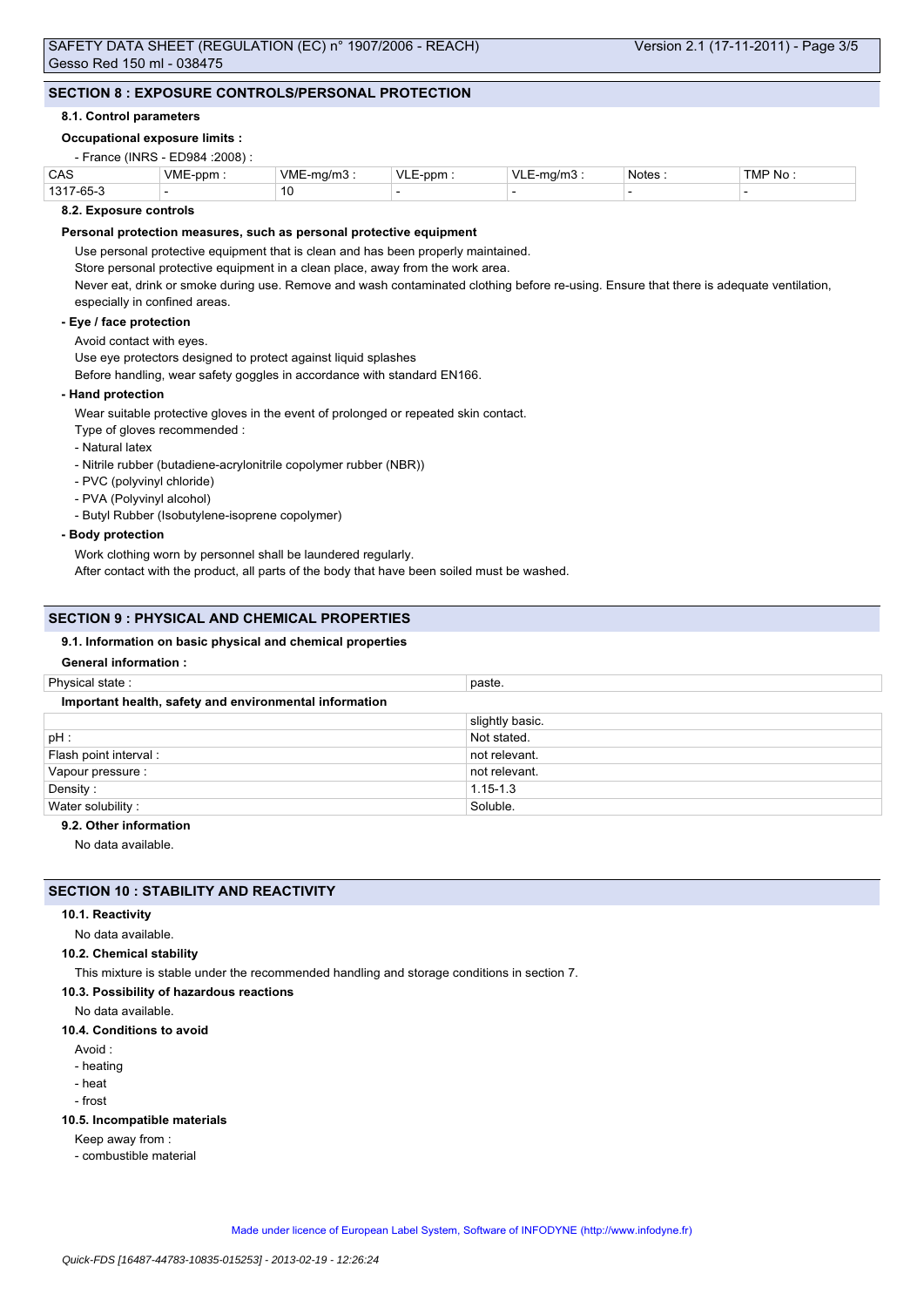### **10.6. Hazardous decomposition products**

The thermal decomposition may release/form :

- carbon monoxide (CO)

- carbon dioxide (CO2)

### **SECTION 11 : TOXICOLOGICAL INFORMATION**

### **11.1. Information on toxicological effects**

Repeated or prolonged contact with the mixture may cause removal of natural oil from the skin resulting in non-allergic contact dermatitis and absorption through the skin.

## **11.1.1. Substances**

No toxicological data available for the substances.

#### **11.1.2. Mixture**

No toxicological data available for the mixture.

#### **SECTION 12 : ECOLOGICAL INFORMATION**

## **12.1. Toxicity**

### **12.1.1. Substances**

No aquatic toxicity data available for the substances.

#### **12.1.2. Mixtures**

No aquatic toxicity data available for the mixture.

## **12.2. Persistence and degradability**

No data available.

### **12.3. Bioaccumulative potential**

No data available.

**12.4. Mobility in soil**

No data available.

## **12.5. Results of PBT and vPvB assessment**

No data available.

#### **12.6. Other adverse effects**

No data available.

## **SECTION 13 : DISPOSAL CONSIDERATIONS**

Proper waste management of the mixture and/or its container must be determined in accordance with Directive 2008/98/EC.

**13.1. Waste treatment methods**

Do not pour into drains or waterways.

## **Waste :**

Waste management is carried out without endangering human health, without harming the environment and, in particular without risk to water, air, soil, plants or animals.

Recycle or dispose of waste in compliance with current legislation, preferably via a certified collector or company.

Do not contaminate the ground or water with waste, do not dispose of waste into the environment.

### **Soiled packaging :**

Empty container completely. Keep label(s) on container. Give to a certified disposal contractor.

## **SECTION 14 : TRANSPORT INFORMATION**

Exempt from transport classification and labelling.

Transport product in compliance with provisions of the ADR for road, RID for rail, IMDG for sea and ICAO/IATA for air transport (ADR 2011 -IMDG 2010 - ICAO/IATA 2011).

## **SECTION 15 : REGULATORY INFORMATION**

## **15.1. Safety, health and environmental regulations/legislation specific for the substance or mixture**

**- Particular provisions :**

No data available.

**15.2. Chemical safety assessment**